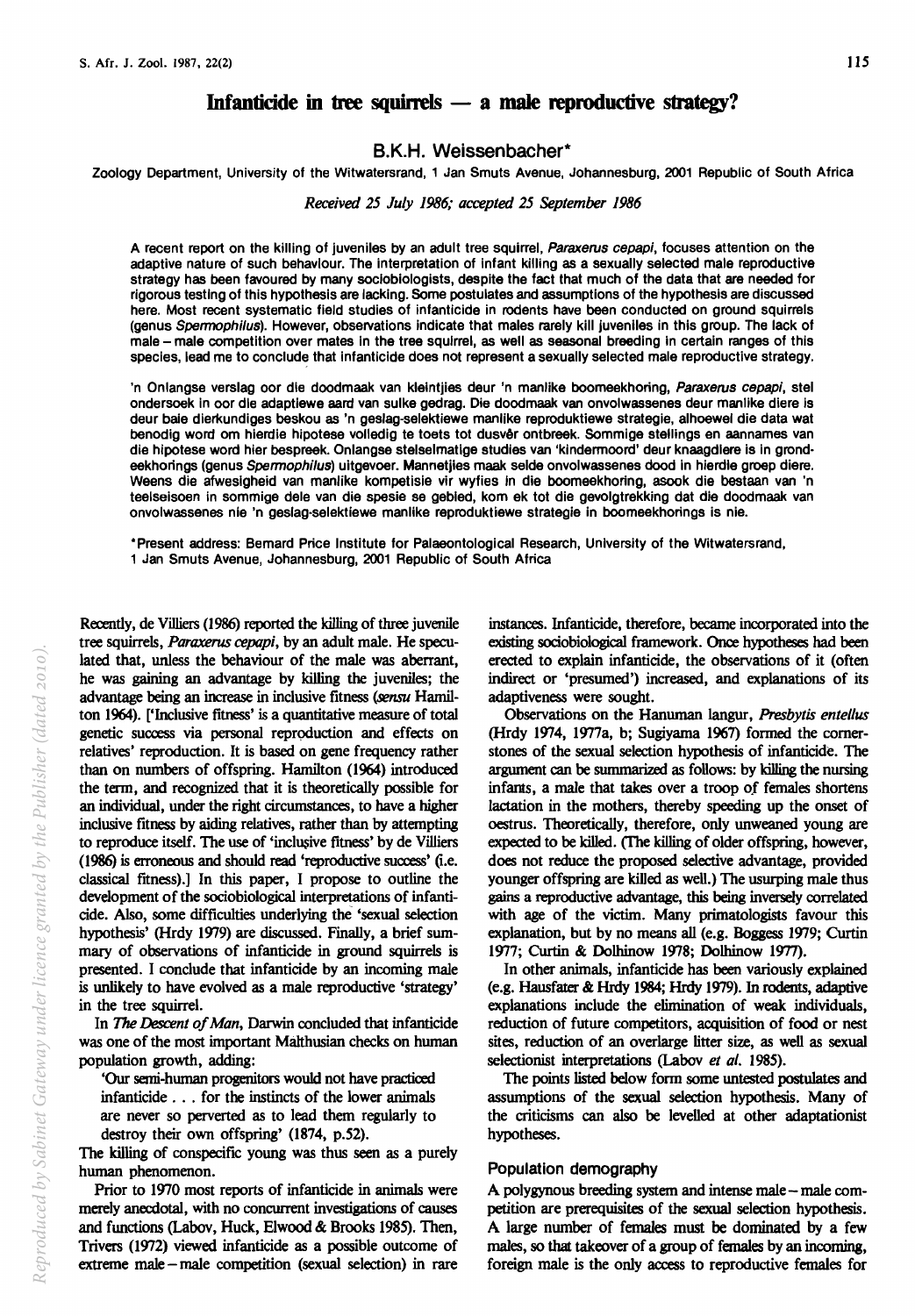that male. Also, the infanticidal male has to mate with the victimized female. Struhsaker (1977) suggested that male takeovers and infanticide may be phenomena characterizing one-male social systems. In addition, observed takeovers and infant deaths increase with population density (Boggess 1979; Curtin 1977; Hrdy 1979). Most observed cases of infanticide, therefore, occur in high density populations, characterized by a high frequency of takeovers and intense male - male competition. These conditions do not preclude the interpretation of infanticide as social pathology (e.g. Calhoun 1962; Curtin 1977).

## Reproductive physiology and breeding season

The sexual selection argument rests on the assumption that the killing of preweaned young speeds the return to oestrus in the victimized female (Hrdy 1979). Thus continual breeding is a prerequisite of this hypothesis.

'There would be little reproductive gain for a male who killed an infant among strictly seasonal annual breeders

.. .' (Hrdy 1979, p.22).

. Field observations suggest that infant loss has little impact on female oestrus patterns in seasonally breeding langur populations (Hrdy 1977b).

## Kin or individual recognition

The infanticidal male would clearly be at a disadvantage if he killed his own young. Therefore, a male has to 'assess' his relationship to the potential victim. Hrdy (1974, 1977a) suggested that male langurs base their decision whether to kill an infant or not on previous consort relationships with the infant's mother (i.e. whether the mother is known to the male or not). Langurs are thus credited with remarkable abilities (Curtin & Dolhinow 1978), especially as multiple mating of females may occur (Boggess 1979).

If there is no kin or individual recognition, dispersal of males becomes important. If a male is nomadic during some stage of his life, this decreases the chance that the infants in the recently usurped group are his own offspring. Theoretically therefore, infanticide is expected to show a correlation with nomadism.

## The genetical basis of infanticide

The idea that infanticide is adaptive and has evolved (for example Hrdy 1974, 1977a, b; Wilson 1975) implies that the behaviour is heritable. Although there are tenuous indications of genetically based strain differences in the occurrence of infanticide in laboratory mice (Svare, Broida, Kinsley & Mann 1984), such differences may be the result of differing laboratory management techniques (Labov et al. 1985).

Underlying all discussions of the adaptiveness of infanticidal behaviour is the assumption of relatively simple inheritance of 'infanticide genes'. For the sexual selection hypothesis specifically, the infanticidal behaviour is manifested only in the males (that is, it is sex-limited), and it is difficult to envisage the inheritance of. a behaviour pattern which is detrimental to females, but has to be passed on from a female to her son. **Reproduced by** *Categoria Categoria* **Categoria By** *Categoria* **Categoria By** *Gateway* **Categoria By** *Gategoria* **Categoria By** *Gateway* **Categoria By** *Gateway* **Categoria By** *Gateway* **Categoria B** 

## The evolution of infanticide

Even if it can be shown that infanticide is heritable, will this behaviour evolve? Recently, mathematical modelling of infanticide in a hypothetical population has substantiated the possibility that infanticidal behaviour can evolve (Chapman & Hausfater 1979; Glass, Holt & Slade 1985; Hausfater, Aref & Cairns 1982). It becomes apparent, however, that it is adaptive only under certain, restricted conditions. For example, as the frequency of infanticidal behaviour increases in a population, so the chance that an infanticidal male will be replaced by another infanticidal male increases. The advantage gained by the initial male thus decreases (Chapman & Hausfater 1979). Also, the number of offspring gained by an infanticidal male relative to a non-infanticidal male is never more than one brood per female per takeover. Therefore, an infanticidal male has to risk many takeovers for his theoretical reproductive advantage to be substantial.

Physical injury caused by the male - male conflict that accompanies a takeover as well as by postpartum aggression of females protecting their young may preclude frequent takeovers and infanticide. Furthermore, no data are available to show that infanticide increases the fitness of a male. Certainly lack of this behaviour does not preclude reproductive success.

With the social disruption that often follows infanticide (Hrdy 1979; Hausfater 1984) and the impact such behaviour has on the population age structure through removal of juveniles, it is unlikely that such behaviour represents an adaptive male reproductive strategy, given only a slight advantage (if any) of infanticidal over non-infanticidal males.

In the following section, I propose to examine whether field observations of infanticide in rodents support the sexual selection hypothesis.

## Ground squirrels

Infanticide is likely to occur infrequently and under circumstances that reduce its detection in nature (Sherman 1981, 1982). Most recent systematic field studies of this behaviour have been conducted on ground squirrels (Balfour 1983; McLean 1983; Sherman 1981; Waterman 1984).

Although infanticide is said to occur widely in the genus *Spermophilus,* it has been observed directly in only a few species (Michener 1982). During a four-year study of Belding's ground squirrels *(S. beldingl)* at least 80/0 of all young born were infanticide victims (Sherman 1981, 1982). The main perpetrators were adult females and yearling males. The latter consumed their victims (cannibalism); the former gained access to nest sites deserted by the victim's mother. Adult males seldom committed infanticide, and, regardless of the loss of their litters, females were sexually receptive only once per season. Furthermore, Hanken & Sherman (1981) reported multiple matings in this species, so that paternity is confused. In Columbian ground squirrels (S. *columbianus)* only females have been seen to be infanticidal (Balfour 1983; Waterman 1984). McLean (1983) reported ten instances of killing of conspecific young by adult male Arctic ground squirrels (S. *parryil).* In only six of these instances was the actual killing observed. Young that had not emerged from the natal burrow were killed by males that became resident in the area after the mating period. After losing their young, females did not breed again in the same season (McLean 1983).

## Tree squirrels

The behaviour of the tree squirrel, *Paraxerus cepapi,* has been studied most completely by Viljoen (1975, 1977). Aggression plays a prominent role in social behaviour, with both males and females being aggressive to either sex. Yet the mortality rate for juveniles up to the age of six months is very low, contrary to predictions if infanticide were important in this species.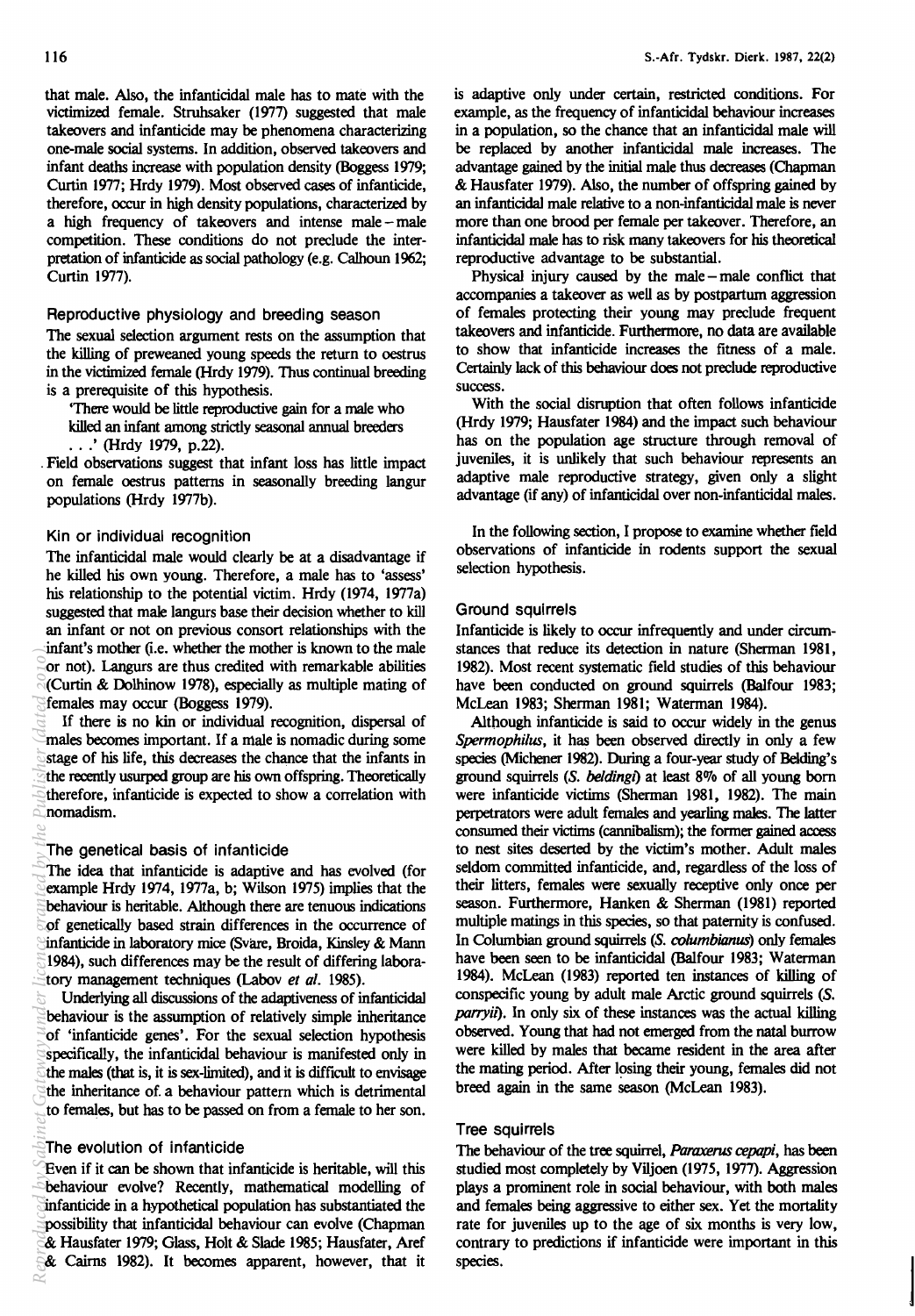Tree squirrels live solitarily or in groups, often with more than one adult male in each group. During oestrus, which lasts about 4 h, the female emits distinct vocalizations. These attract males, often several at a time and often from adjacent territories (Viljoen 1975, 1977). Therefore, multiple insemination in this squirrel cannot be ruled out. The vocalizations of oestrous females have the effect of stimulating oestrus in other, nearby females, so that some degree of synchronization exists. Therefore, intense male - male competition, with only a few males having access to females, is not evident in this species. Viljoen (1977, p.154) wrote:

'. . . male squirrels are only tolerated on a strange territory during a mating bout which indicates that the limited resource which causes territoriality in this species is something other than a mate.'

Data on male takeovers are also lacking.

Tree squirrels seem to have a distinct breeding season (Viljoen 1975, 1977). However, pregnant females have been collected throughout the year in certain areas (Smithers 1971). It is not known whether these females are polyoestrous, or whether different females are mated at different times of the year (each female coming into oestrus once and being anoestrous for a large part of the year). Under favourable conditions, and in captivity, females may become polyoestrous (Viljoen 1975, 1977; see also de ViIliers 1986). However, males show testicular regression between January and June (VIIjoen 1975, 1977), but an exception to this was reported by de ViIliers (1986).

Although tree squirrels are not strict seasonal breeders in at least certain areas of their range, there is no evidence to indicate whether sexual cycling is resumed shortly after loss of a litter. Attempted copulation by an infanticidal male has been witnessed by de ViIliers (1986), but the female was considered anoestrous. The advantage gained by the male will probably be two additional offspring [the average litter size (Smithers 1971; Viljoen 1975, 1977)], but there is no evidence of this ever having occurred.

## **Conclusion**

The data gathered so far do not substantiate the sexual selection hypothesis for ground squirrels. Usually other interpretations, including reduction of future competitors and intraspecific aggression, are proffered (e.g. Sherman 1981). In tree squirrels, *Paraxerus cepapi,* although observations of possible polyoestrus have been made, the lack of intense male - male competition precludes the interpretation of infanticide as a sexually selected male reproductive strategy (sensu Hrdy 1979). The behaviour witnessed by de ViIliers (1986) should, therefore, be seen as aberrant (as mentioned by the former author), pending further observations.

Infanticide represents a concept with many anthropomorphic connotations. For example, Hrdy (1979) repeatedly uses the word 'murder'. The killing of young, therefore, represents a problem to some workers, unless an adaptive explanation is sought.

Infanticide may be adaptive and may have evolved, but only under conditions where the disadvantages are outweighed by the advantages to the infanticidal party, or more specifically, where infanticidal behaviour becomes a necessary prerequisite for reproduction. These conditions seem to be precise and predictable, and, therefore, should be tested rigorously. Mere anecdotal descriptions of infanticide in conjunction with plausible adaptive explanations will not suffice to resolve the question whether the killing of young is adaptive or not.

## **Acknowledgements**

I wish to thank the Council for Scientific and Industrial Research and the University of the Witwatersrand for fmancial support. The following kindly read and criticized the manuscript: Robin Crewe, Dianne Fullerton, Ian McKay, and Dick Rayner. This is publication 13 of the Organic History Study Group.

## **References**

- BALFOUR, DIANNE. 1983. Infanticide in the Columbian ground squirrel, *Spermophilus columbianus. Anim. Behav. 31:*  949-950.
- BOGGESS, JANE. 1979. Troop male membership changes and infant killing in langurs (Presbytis entellus). Folia Primatol. 32:  $65 - 107$ .
- CALHOUN, J.B. 1962. Population density and social pathology. *Sci. Am.* 206: 139-148.
- CHAPMAN, M. & HAUSFATER, G. 1979. The reproductive consequences of infanticide in langurs: a mathematical model. *Behav. £COl. Sociobiol.* 5: 227 - 240.
- CURTIN, R.A. 1977. Langur social behavior and infant mortality. *Kroeber Anthropological Society Papers* 50: 27 - 36.
- CURTIN, R.A. & DOLHINOW, P. 1978. Primate social behavior in a changing world. *Am. Sci.* 66: 468-475.
- DARWIN, C. 1874. The descent of man. Burt, New York.
- DE VILLIERS, D.J. 1986. Infanticide in the tree squirrel, *Paraxerus cepapi.* S. *Afr.* J. Zoo!. 21: 183 - 184.
- DOLHINOW, P. 1977. Normal monkeys? *Am. Sci.* 6: 266.
- GLASS, G.E., HOLT, R.D. & SLADE, N.A. 1985. Infanticide as an evolutionarily stable strategy. *Anim. Behav.* 33: 384 - 391.
- HAMILTON, W.D. 1964. The genetical evolution of social behaviour. J. *Thear. Bioi.* 7: 1 - 52.
- HANKEN, J. & SHERMAN, P.W. 1981. Multiple paternity in Belding'S ground squirrel litters. *Science* 212: 351 - 353.
- HAUSFATER, G. 1984. Infanticide in langurs: strategies, counterstrategies, and parameter values. In: Infanticide: comparative and evolutionary perspectives, (eds) Hausfater, G. & Hrdy, S.B., pp. 257-281, Aldine, New York.
- HAUSFATER, G., AREF, S. & CAIRNS, S.J. 1982. Infanticide as an alternative male reproductive strategy in langurs: a mathematical model. J. *Theor. Bioi.* 94: 391 - 412.
- HAUSFATER, G. & HRDY, S.B. (eds). 1984. Infanticide: comparative and evolutionary perspectives. Aldine, New York.
- HRDY, SARAH BLAFFER. 1974. Male-male competition and infanticide among the langurs (Presbytis entellus) of Abu, Rajasthan. *Folia Primatol.* 22: 19- 58.
- HRDY, SARAH BLAFFER. 1977a. Infanticide as a primate reproductive strategy. *Am. Sci.* 65: 40-49.
- HRDY, SARAH BLAFFER. 1977b. The langurs of Abu: female and male strategies of reproduction. Harvard University Press, Cambridge.
- HRDY, SARAH BLAFFER. 1979. Infanticide among animals: a review, classification, and examination of the implications for the reproductive strategies of females. *Ethol. Sociobiol.* 1:  $13 - 40$ .
- LABOV, J.B., HUCK, U.W., ELWOOD, R.W. & BROOKS, R.J. 1985. Current problems in the study of infanticidal behavior of rodents. Q. *Rev. Bioi.* 60: 1 - 20.
- McLEAN, I.G. 1983. Paternal behaviour and killing of young in Arctic ground squirrels. *Anim. Behav.* 31: 32-44.
- MICHENER, GAIL R. 1982. Infanticide in ground squirrels. *Anim. Behav.* 30: 936-937.
- SHERMAN, P.W. 1981. Reproductive competition and infanticide in Belding's ground squirrels and other animals. In: Natural selection and social behaviour, (eds) Alexander, R.D. & Tinkle, D.W., pp. 311-331, Chiron Press, New York.
- SHERMAN, P.W. 1982. Infanticide in ground squirrels. *Anim. Behav.* 30: 938-939.
- SMITHERS, R.H.N. 1971. The mammals of Botswana, Museum Memoir Number 4, The Trustees of the National Museums of Rhodesia, Salisbury.
- SUGIYAMA, Y. 1967. Social organization of Hanuman langurs. In: Social oommunication among langurs, (ed.) Altmann, S. University of Chicago Press. Chicago.